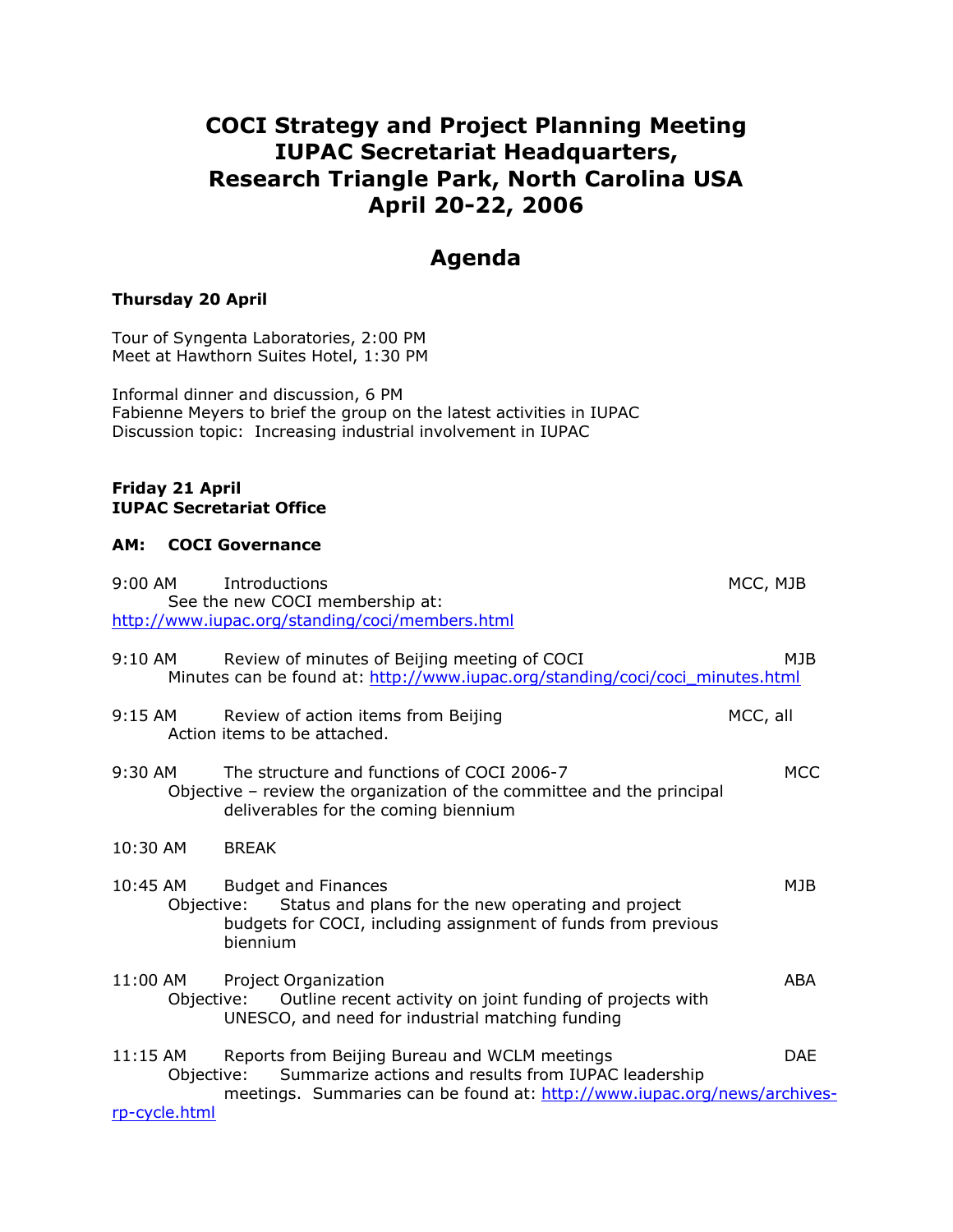- 11:45 AM IUPAC governance, bylaws and statures reviews MCC, FM Objective: summarize plans for possible enhancements in the governance of IUPAC
- 12:15 PM LUNCH (in meeting room)

#### **PM: COCI Programs and Projects**

- 1:00 PM Health, Safety and Environment Program MCC Objective: Progress and plans on the Safety Training Program and the HSE Management Conference in Kenya, including improvement options.
- 1:30 PM Public Appreciation of Chemistry Program DAE Objective: Review of CCE-led program on PAC and plans for contributions from industry.
- 2:00 PM NAO/CA Program
	- 2:00 NAO Interactions JU, AI, DAE Objective: Brief committee on recent interactions with NAOs
	- 2:30 CA Recruitment and Retention DAE, AI, JU Objective: Discuss and formulate options for improved program for recruitment and retention of Company Associates.
	- 3:15 BREAK
	- 3:30 CA Recruitment and Retention, cont'd.
- 5:00 PM Adjourn
- 6:30 PM (approx.) COCI "family dinner"

### **Saturday 22 April**

IUPAC Secretariat Office

### **COCI Programs and Projects (continued)**

- 9:00 AM NGO/IGO/Trade Associations Program MCC, BW Written report from Colin Humphris Objective: Review and formulate project proposal on Responsible Care from Bernard West
- 10:00 AM Division/Standing Committee Collaborations Program AS Objective: Review roster of Divisional Representatives, recruit volunteers for representatives of COCI on Divisions and Standing Committees as appropriate, review of latest projects of industrial interest.
- 10:30 AM BREAK
- 10:45 AM New Project Brainstorming MCC lead, all and MCC lead, all Objective: Identify options for possible new projects, especially in collaboration with Divisions and Standing Committees